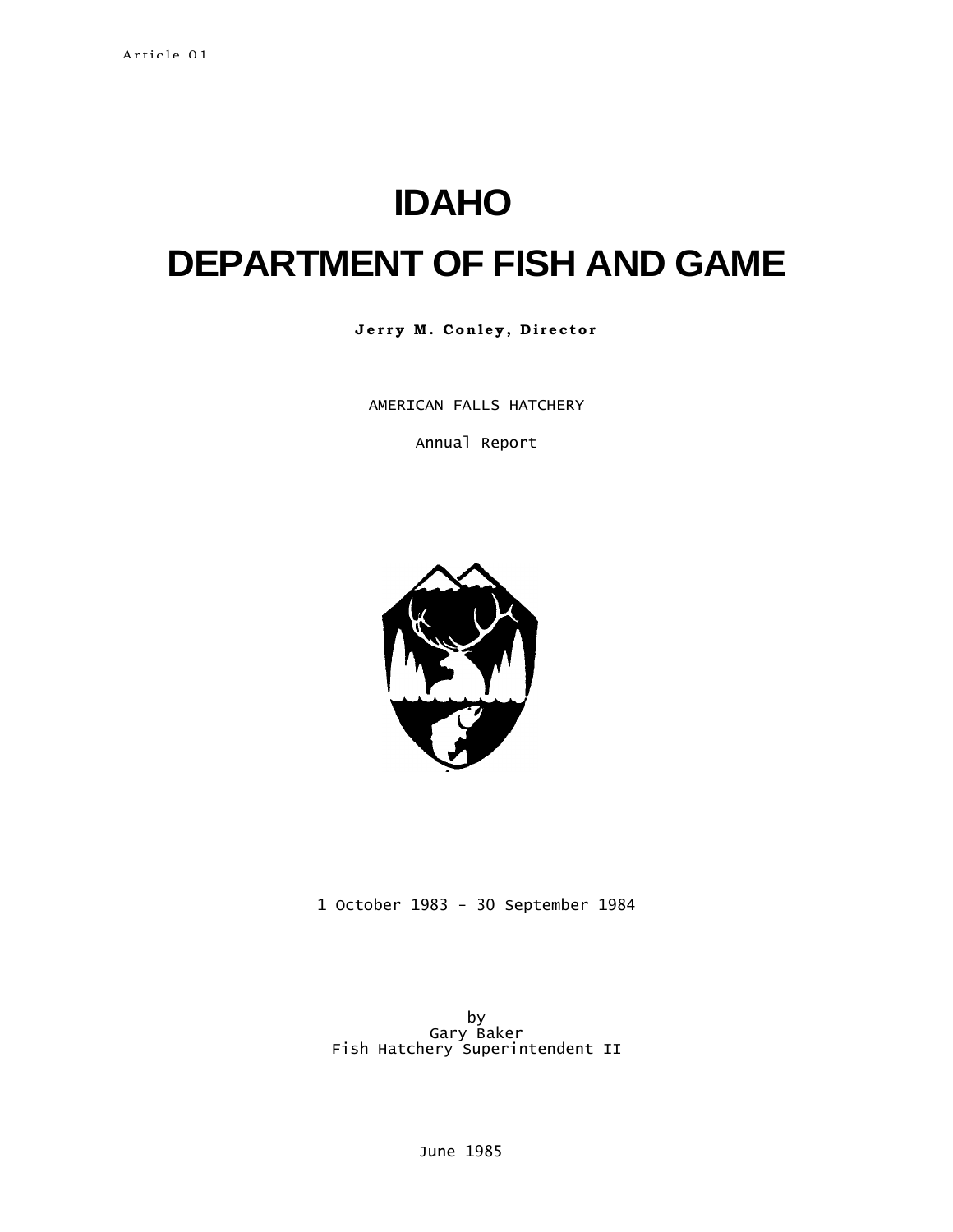| Page             |
|------------------|
| ABSTRACT         |
| OBJECTIVE        |
| INTRODUCTION     |
| FISH PRODUCTION  |
| FISH FEED        |
|                  |
| FISH TRANSFERS   |
| HATCHERY         |
|                  |
| FISH HEALTH      |
|                  |
|                  |
| ACKNOWLEDGEMENTS |

# LIST OF TABLES

|  | Table 1. Fish produced at the American Falls Hatchery for the |
|--|---------------------------------------------------------------|
|  | Table 2. Fish feed utilized at the American Falls Hatchery,   |
|  |                                                               |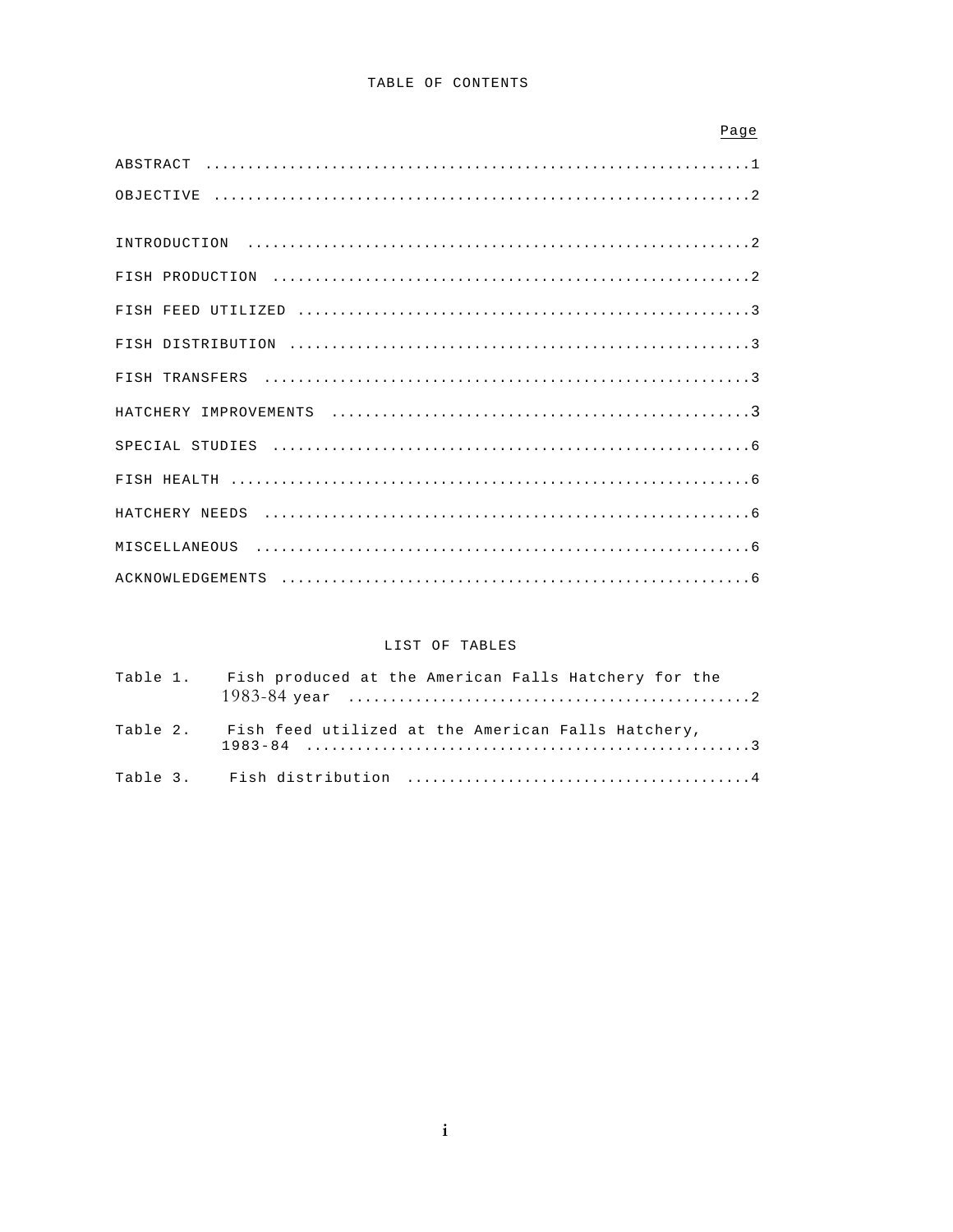#### **AMERICAN FALLS HATCHERY**

# **Annual Report**

# **ABSTRACT**

During 1983-84, most of the construction at this facility was finished. The final results include: 20 new concrete raceways, 100'x 8'x4'; draining, capping and covering with gravel the old spring pond; installation of new concrete pipelines to the raceways; completely enclosing the raceways with chain link fence and bird netting; installation of packed columns on each raceway; installation of automatic feeder system; graveling and landscaping around new raceways and covered the scars caused from construction; tearing out small raceways in the yard and filling in holes; new domestic water system and lines to residences; and installation of electric pump for hatchery building water supply and water alarm for the same. American Falls received its first fish from Hayspur Hatchery as fingerlings on November 4, .1983. They consisted of stock from Hayspur brood fish and from Whitney stock. The Hayspur stock was much better fish overall.

We planted 107,750 pounds of rainbow or 577,769 fish. One hundred ninety-seven thousand, three hundred and four (197,304) pounds of feed was fed for an overall conversion of 1.831. Feed cost per pound of fish produced was .341. Fish on hand as of October 1, 1984: 541,637 Rbt-R1 or 24,727 lbs.

Author:

Gary Baker Fish Hatchery Superintendent II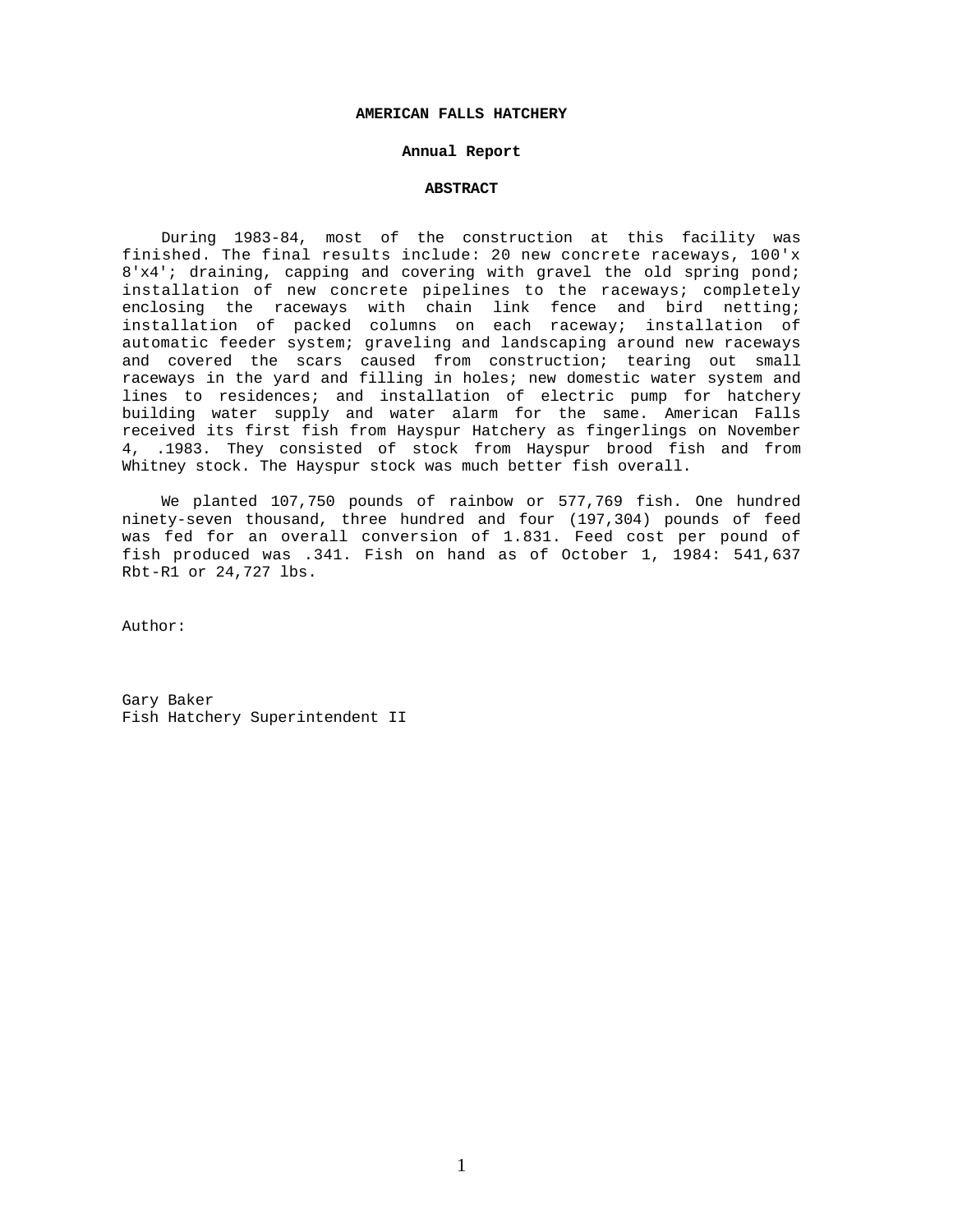# **OBJECTIVE**

The objective for the American Falls Hatchery is:

Production of 175,000 pounds of 8-10 inch rainbow trout for distribution to streams, lakes and reservoirs statewide.

#### **INTRODUCTION**

American Falls Hatchery is located one-half mile below American Falls Reservoir Dam on the north side of the Snake River. Originally constructed in 1932, the facility was completely rebuilt in 1982-83. Production capability is 175,000 pounds of fish, utilizing approximately 20 cfs of water from Reuger Spring.

Raceways consist of 20 concrete 100'x8'x4' double-pass structures with built on walkways and an automatic feeder system. Incubation and fry tanks consist of 18 double-stack Heath incubators and 10 Heath round tanks 6'x3.5' with center drain.

# **FISH PRODUCTION**

|            | Size 1   |                | Size 2  |        | Size 3  |        | Total   |        |
|------------|----------|----------------|---------|--------|---------|--------|---------|--------|
| Species    | No. Lbs. |                | No.     | Lbs.   | No.     | Lbs.   | No.     | Lbs.   |
| Rbt-R1     | 0        | $\overline{0}$ | 308,270 | 10,205 | 122,521 | 51,791 | 430,791 | 61,996 |
| $Rbt-R2$   | 0        | 0              | 0       | 0      | 146,978 | 45,576 | 146,978 | 45,576 |
| $Rbt - R1$ | 0        | 0              | 541,637 | 24,727 | 0       | 0      | 541,637 | 24,727 |

Table 1. Fish produced at the American Falls Hatchery for the 1983-84 year.

Totals 0 0 849,907 34,932 269,499 97,367 1,119,406 132,299

Two hundred fifty thousand, five hundred and sixty (250,560) rainbow eggs were received from Hayspur on November 10, 1983; these were disposed of as sac fry due to potential disease problems in brood fish.

A total of 1,136,456 eyed rainbow eggs were received from Trout Lodge during December, 1983; January, 1984; April, 1984 and May, 1984. Three hundred and eight thousand, two hundred seventy (308,270) of these were planted as fingerlings and 541,637 were retained for next year's production. There was a 75% survival from eyed egg to fingerling size. This could have been better if the bird screens had been in place earlier. The later eggs were very small and there was some loss prior to hatching due to nitrogen problems in the incubators.

 $-2-$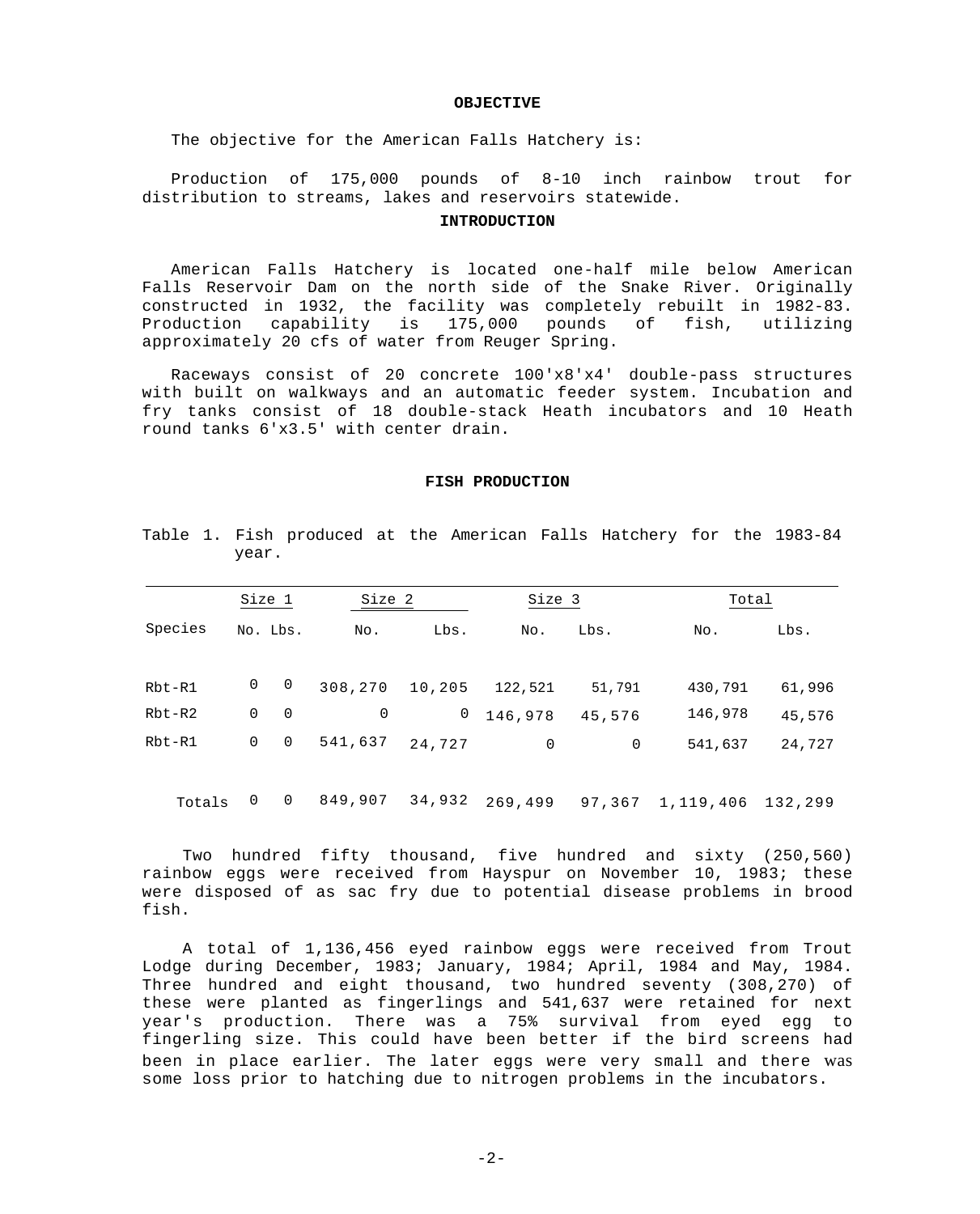# **FISH FEED UTILIZED**

Table 2. Fish feed utilized at the American Falls Hatchery, 1983-1984.

| Manufacturer | Size      | Lbs .   | Costs       |
|--------------|-----------|---------|-------------|
| Rangen (dry) | All sizes | 197,304 | \$36,770.20 |

No medicated feed was fed during this period at American Falls Hatchery**.**

# **FISH DISTRIBUTION**

Fish distribution is summarized in Table 3.

# **FISH TRANSFERS**

Transfers were made from the American Falls Hatchery to the following hatcheries:

Mullan Hatchery Rainbow catchables: 7,000 lbs.--23,800 fish

McCall Hatchery Rainbow catchables: 14,800 lbs.--50,955 fish

Mackay Hatchery. Rainbow catchables: 7,000 lbs.--17,800 fish

#### **HATCHERY IMPROVEMENTS**

Complete reconstruction of the facility (details covered in the Abstract). The hatchery acquired through trade: 1983 Dodge 1/2 ton 4x4 pickup for feeding, a 1984 Mitsubishi 4x4 lawn tractor with snow blower and mid-mount lawn mower, wood stoves in 3 residences, insulation in the attic of the No. 1 residence and various tools for the shop, which are valued at approximately \$300.00.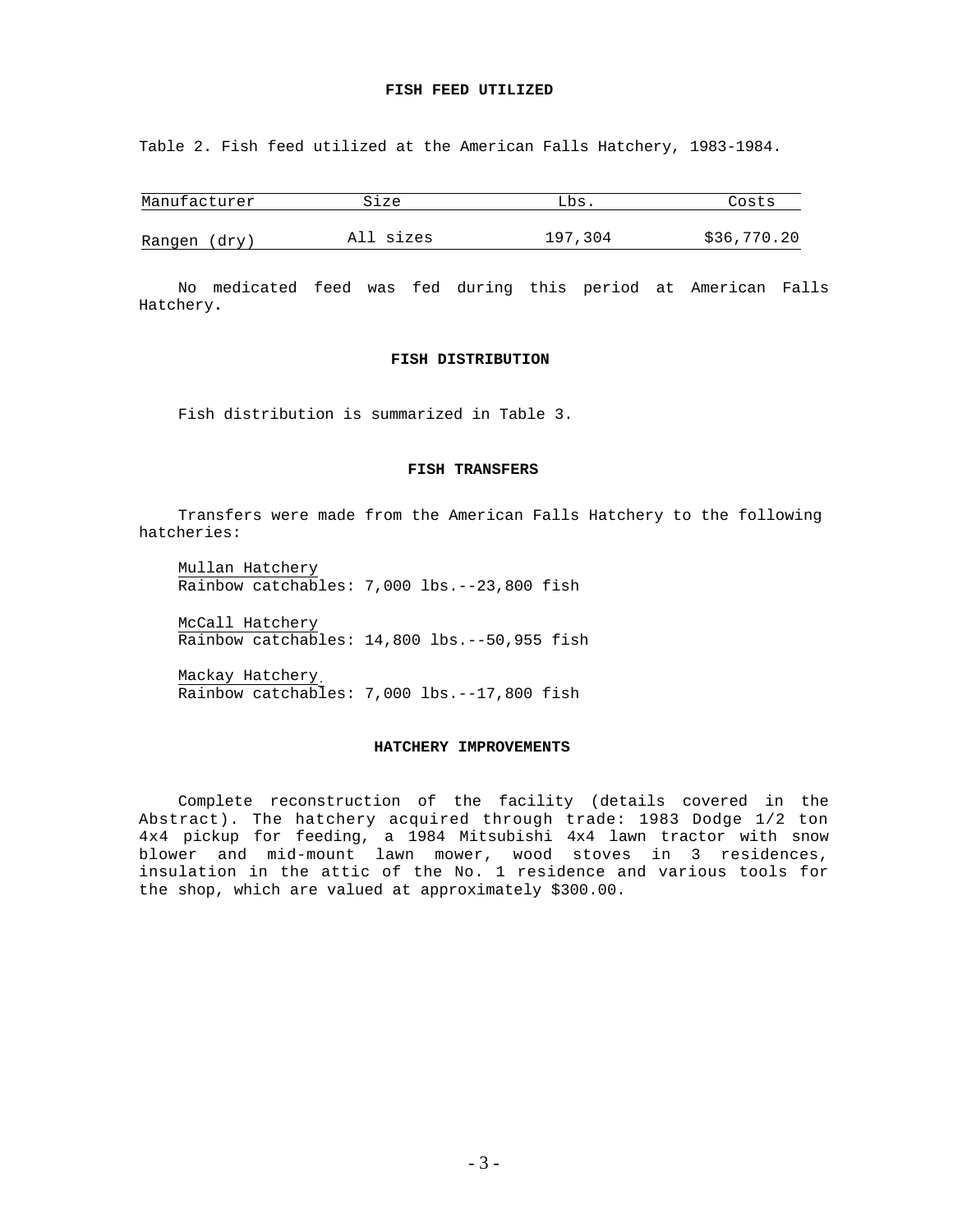| Region       | Month                       | Species  | Receiving water                          | Number of fish  | Number of pounds |
|--------------|-----------------------------|----------|------------------------------------------|-----------------|------------------|
|              |                             |          |                                          |                 |                  |
| $\mathbf{1}$ | April                       | Rb       | Mullan Hatchery                          | 23,800          | 7,000            |
|              |                             |          |                                          |                 |                  |
| 3            | June                        | Rb       | McCall Hatchery                          | 9,855           | 2,700            |
|              | July                        | Rb       | McCall Hatchery                          | 41,100          | 12,100           |
| 4            | May, June                   | Rb       | Stone Reservoir                          | 8,060           | 2,650            |
|              | May                         | Rb       | Burley Boys Pond                         | 1,520           | 400              |
|              | Sept                        | Rb       | Emerald Lake                             | 10,315          | 3,850            |
|              | July, Aug                   | Rb       | Lake Cleveland                           | 8,905           | 2,550            |
|              | June, July                  | Rb       | Marsh Creek                              | 2,540           | 811              |
|              | June, July                  | Rb       | Cassia Creek                             | 2,801           | 940              |
| 5            |                             | Rb       |                                          |                 |                  |
|              | Mar, May, July<br>Mar, Sept | Rb       | Pocatello Highway Pond                   | 9,178           | 2,966            |
|              | Apr, June, Aug              | Rb       | Pleasantview Reservoir<br>McTucker Ponds | 4,900<br>3,088  | 1,700            |
|              | Apr, May, June, July        |          |                                          |                 | 919              |
|              | May                         | Rb<br>Rb | Springfield Lake                         | 53,354<br>3,300 | 7,736            |
|              | May, Sept                   |          | Crowthers Reservoir                      |                 | 1,000            |
|              | May, June, July             | Rb<br>Rb | St. Johns Reservoir<br>Portneuf River    | 5,203           | 1,810            |
|              |                             | Rb       |                                          | 9,233           | 2,925            |
|              | May                         | Rb       | Wiregrass Reservoir                      | 6,006           | 1,820            |
|              | May, July                   |          | E. Fk. Rock Creek                        | 3,680           | 1,200            |
|              | May                         | Rb       | Foster Reservoir                         | 33,516          | 1,470            |
|              | Мау                         | Rb       | Daniels Reservoir                        | 35,958          | 1,960            |
|              | May                         | Rb       | 24-Mile Reservoir                        | 33,560          | 530              |
|              | May                         | Rb       | Twin Lakes                               | 30,600          | 425              |
|              | May, June                   | Rb       | Treasureton Reservoir                    | 32,400          | 450              |
|              | June                        | Rb       | Deep Creek Reservoir                     | 3,000           | 1,000            |
|              | June, July                  | Rb       | Chesterfield Reservoir                   | 15,400          | 4,400            |
|              | June                        | Rb       | Rose Pond                                | 2,738           | 750              |
|              | June, July                  | Rb       | Pebble Creek                             | 5,002           | 1,520            |

Table 3. Fish distribution.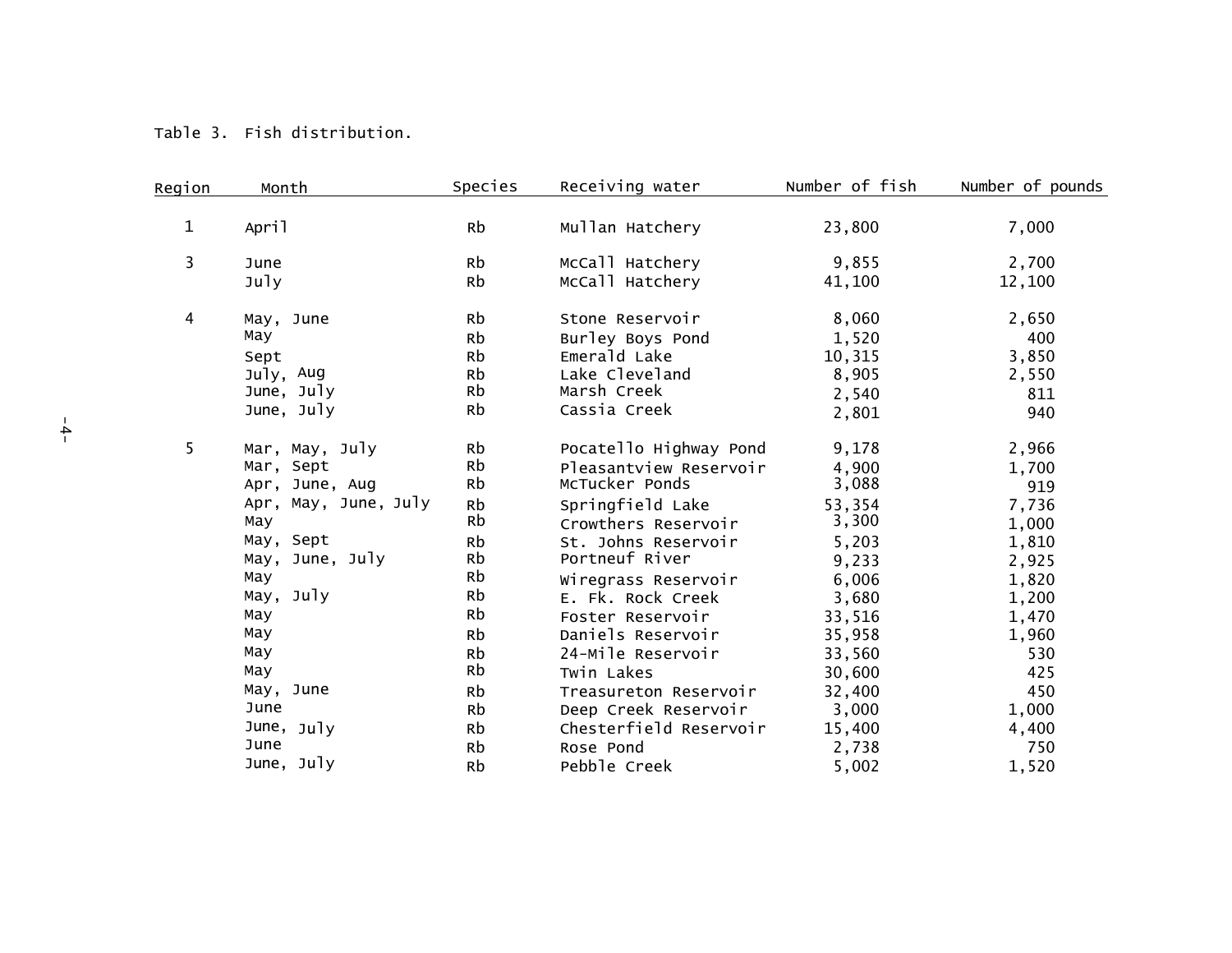# Table 3. Continued.

| Region | Month                | Species | Receiving water             | Number of fish | Number of pounds |
|--------|----------------------|---------|-----------------------------|----------------|------------------|
|        | June, July           | Rb      | Toponce Creek               | 3,140          | 1,005            |
| June   |                      | Rb      | Blackfoot River             | 3,000          | 750              |
|        | July                 | Rb      | Mink Creek                  | 520            | 200              |
| August |                      | Rb      | Snake R. (Tilden-Blackfoot) | 9,027          | 2,655            |
| Sept   |                      | Rb      | American Falls Reservoir    | 9,180          | 3,400            |
| 6      | May                  | Rb      | Ririe Reservoir             | 111,72         | 4,900            |
|        | May, June, July, Aug | Rb      | Willow Creek                | 13,160         | 4,780            |
|        | Aug, Sept            | Rb      | Snake River (Idaho Falls)   | 6,590          | 2,400            |